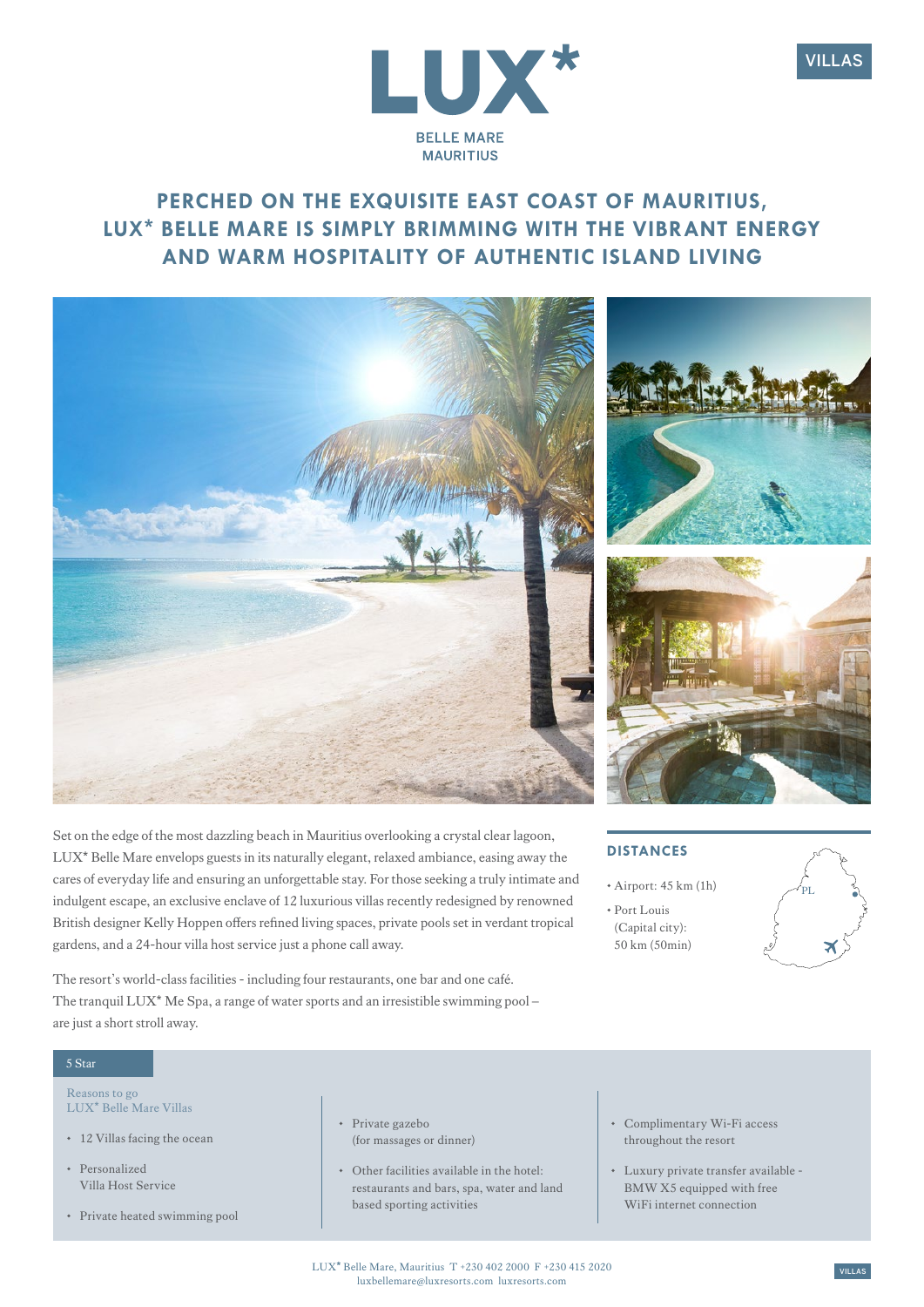### **ACCOMMODATION**

#### 12 Villas, all sea facing

- 8 Ocean Villas (160 m²) With king bed. Luxury, privacy and comfort; a heated private pool and 24 hours butler service
- 2 Beachfront Villas (180 m²) Situated on the beach with a private garden and an unmatched location
- 2 Prestige Villas (255 m²) Two bedrooms, a large heated swimming pool with a beautiful patio

Note: Check in: 2pm Check out: 11am

#### Room sharing policy:

- Ocean Villas 2 adults + 1 child or 1 baby
- Beachfront Villas 2 adults + 1 child or 1 baby
- Prestige Villas
- 4 adults + 1 teen or 1 child + 1 baby
- 2 adults + 3 teens or 3 children

Note: Baby: under 3 years old Child: 3 to 11 years old Teen: 12 to 17 years old





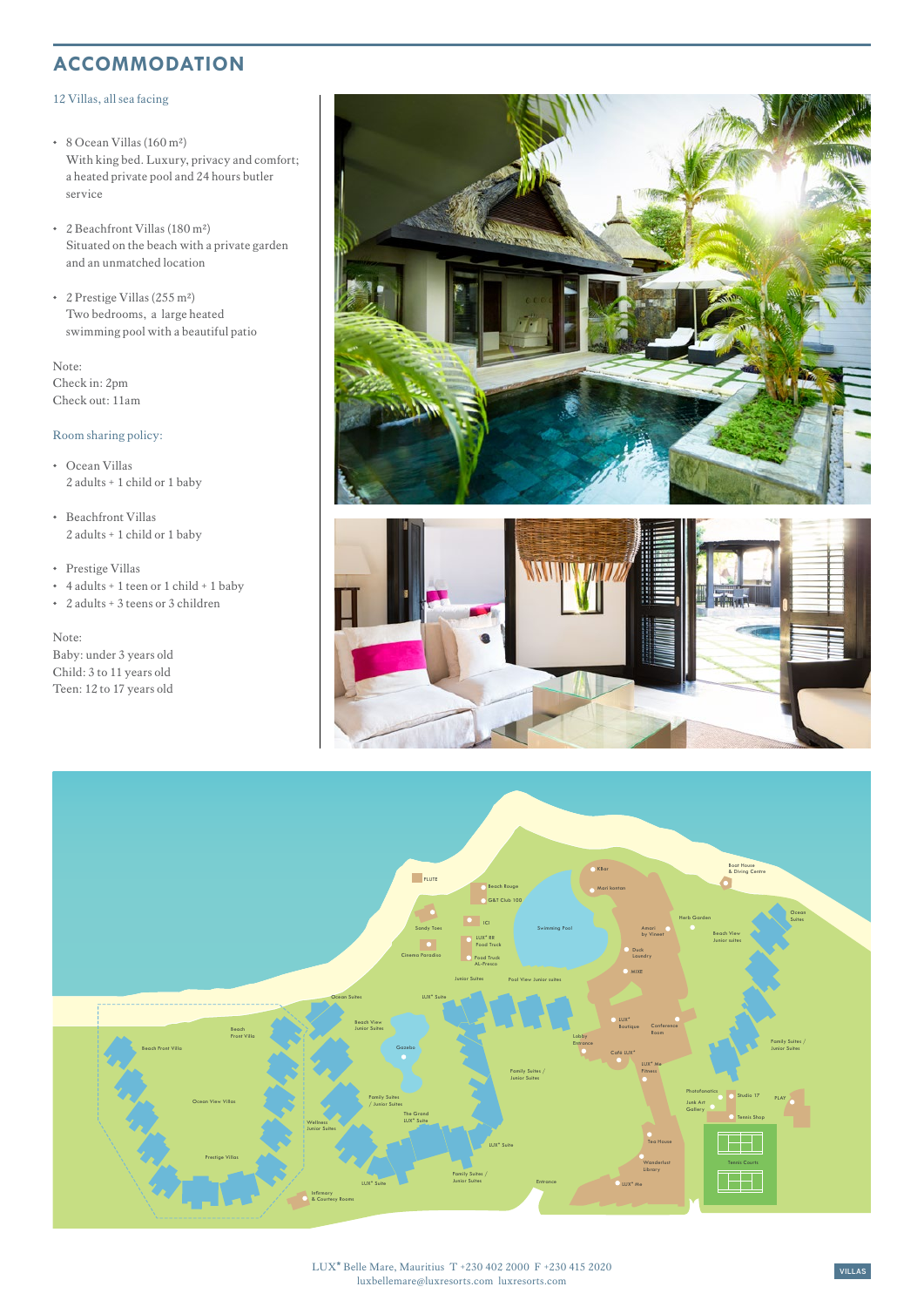## **VILLAS FACILITIES**

| LUX <sup>*</sup> Belle Mare Villas                        | Ocean<br>Villa | Beachfront<br>Villa | Prestige<br>Villa |
|-----------------------------------------------------------|----------------|---------------------|-------------------|
| Furnished patio                                           | ٠              | ٠                   | ٠                 |
| Furnished gazebo                                          | ۰              | ۰                   | ۰                 |
| Private pool                                              | ٠              | ٠                   |                   |
| 'Sleep Tight' King size bed                               | ۰              | ٠                   |                   |
| Individual air conditioning                               | ٠              | ۰                   | ٠                 |
| Ceiling fans                                              | ۰              | $\blacklozenge$     | ۰                 |
| Bathroom with bathtub, separate shower & separate toilets | ٠              | ٠                   | ٠                 |
| Telephone in toilet                                       | ۰              | ٠                   |                   |
| Outdoor shower                                            | ٠              | ٠                   |                   |
| LUX <sup>*</sup> bathroom amenties                        | ٠              | ٠                   |                   |
| Slippers                                                  | ٠              | ٠                   | ٠                 |
| Bathrobe                                                  | ۰              | ۰                   |                   |
| Full length mirror                                        | ٠              | ٠                   | ٠                 |
| Magnifying mirror                                         | ۰              | $\blacklozenge$     |                   |
| Dressing room (in master bedroom)                         | ٠              | ٠                   |                   |
| Lounge                                                    | ۰              | ٠                   |                   |
| Dining room                                               | ٠              | ٠                   | ٠                 |
| Kitchenette                                               | ۰              | ۰                   | ۰                 |
| 48" LED Television with interactive system (Satellite)    | ٠              | ٠                   | ٠                 |
| Telephone with IDD                                        | ۰              | ۰                   |                   |
| Minibar (refilled daily)                                  |                |                     |                   |
| Complimentary tea $\&$ coffee facilities                  | ۰              | ۰                   | ۰                 |
| Wine cellar                                               | ٠              | ٠                   | ٠                 |
| Fully equiped cocktail bar                                | ۰              | $\blacklozenge$     | ۰                 |
| Safe                                                      | ٠              | ۰                   | ٠                 |
| Hairdryer                                                 | ۰              | ۰                   | $\blacklozenge$   |
| Shaver sockets                                            | ٠              | ۰                   | ٠                 |
| 220-240v electric sockets                                 | ۰              | ۰                   |                   |
| Hi-Fi stereo (iPod can be connected)                      | ٠              | ٠                   | ٠                 |
| 24h villa host service                                    | ۰              | ۰                   | ٠                 |
| Children amenties                                         | ٠              | ٠                   | ٠                 |
| Private sunbed                                            | ۰              | $\blacklozenge$     | $\blacklozenge$   |
| Wi-Fi access                                              | ٠              | ٠                   | ٠                 |
| Freshly squeezed fruit juice on arrival                   | ۰              | ۰                   | ۰                 |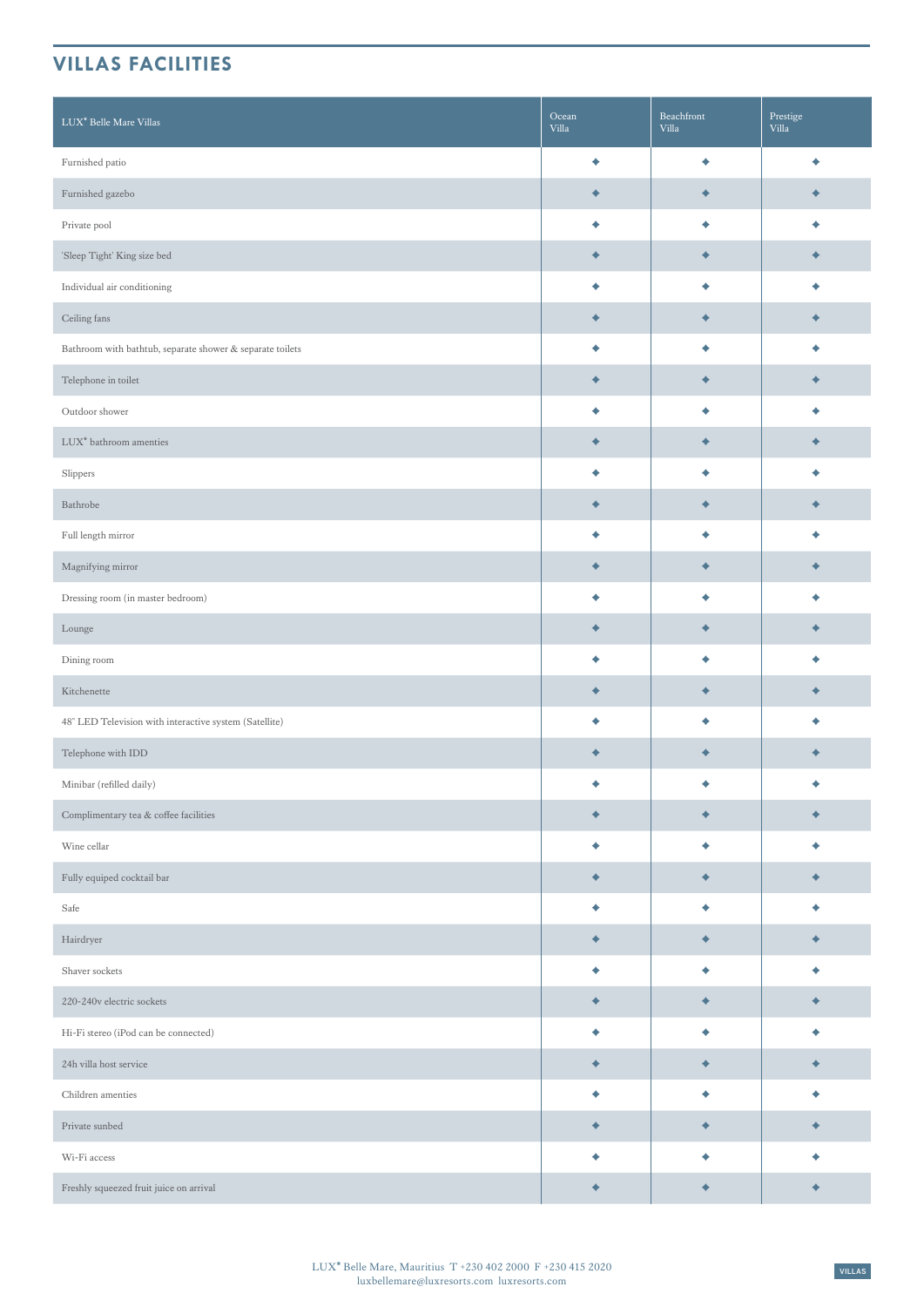### **RESTAURANTS & BARS**

#### **MIXE**

Main Restaurant - 250 seats (7am to 10:30am and 7pm to 10:30pm)

- Breakfast: Buffet
- Dinner: Daily Buffets

#### Beach Rouge

Beach Restaurant & Lounge - 100 seats (12:30pm to 15:30pm and 7pm to 10:30pm)

- Lunch: A la Carte
- Dinner: Mediterranean style, A la Carte

#### Al Fresco

(12:30pm to 4pm and 7 pm to 10:30pm) Niched at the heart of the resort, Al fresco not only offers a sensational view on the ocean but also a superb open-air set up with our 1933 Rolls Royce as a backdrop.

With its casual style and chill-out atmosphere, Alfresco presents a specially created menu based on salads, smoked meats, barbecue and seafood. It is the perfect celebration of chill-out beach dining!

#### Café LUX\*

Enjoy our signature coffees roasted in house (7am to 10pm)

#### Tea House

Experience the flavoursome and authentic tea ceremony with our international tea selection (Opening hours 11am - 7pm. Closed on Sunday)

#### G&T 100

The G&T 100 Club where we've taken the world's most popular tipple and elevated it to new heights. Featuring a showstopper menu of the globes brightest and best blends, you'll find old favourites and hard-to-source new discoveries with an expert team of mixologists who've curated deliciously inventive ways to enjoy them.

Set by the beach, and with unrivalled views of the lagoon, this exclusive drinking den is set with occasional tables and provides the perfect spot to toast the end of the day.

#### K Bar

Lounge with a relaxed ambience. The place to be for refreshing Craft beers. (10:30am to midnight)

#### **FLUTE**

(07:00pm to 11:00pm)

The stars are sparkling, and so is the champagne. At Flute, LUX\* Belle Mare's spectacular sandbank bunker - the romance turns up a notch just as the sun goes down. Secluded from the rest of the resort, couples can while away the evening with their feet in the sand, sipping an exclusive selection of champagnes and sparkling wines and dining on delicious tapas in a private dug-out beach lounge.

With perfect service soundtracked by the soft swish of the waves and the setting lit by a canopy of stars, this is the ultimate date night to reconnect, celebrate - or even pop the question!

#### Mari Kontan

A cabana-style Mauritian rum corner (10:30am to midnight)

#### Duck Laundry

Contemporary Chinese cuisine with duck as main feature in a traditional atmosphere. Open for dinner. (6:30pm to 10:30pm)

Duck Laundry is our celebrated destination Chinese restaurant where you can enjoy dim sum to dandan noodles in a very chic setting.

It is included in the All inclusive meal plan and a 30% discount applicable per person per meal on food bill to guests who are on Half Board and Full Board

#### Sandy Toes

Powder-soft sands, warm azure waters, gently swaying palms …the beach at LUX\* Belle Mare can be a hard place to leave. Luckily you rarely need to thanks to the Sandy Toes Bar where everything you need is just steps from your sun lounger. This beach-based HQ is your on-call concierge for cocktails, activity bookings, weather forecasts (we predict sunshine), and instant info on the days happenings - from what's cooking at our beach barbecue to which must-see film is screening under the stars that night.

Back at your lounger, if you're just too relaxed to make the stroll across the sand, push your 'Buzz Me' button and a team member will magically appear to fulfil your every whim. Thirsty? Nothing goes with Mauritian sunshine quite like a glass of Frozé (a frozen Scrucap rosé - your new favourite tipple) or a freshly muddled frozen mojito. So lie back on that lounger and leave the rest to LUX\*.

Who says being lazy doesn't reap its rewards!

#### Amari by Vineet

Royal Indian setting, contemporary flavors. Chef Vineet Bhatia at his magical best! (7pm to 10:30pm)

Our most exclusive restaurant, 'Amari by Vineet', promises a royal Indian setting with creations by award-winning Michelin-starred chef Vineet Bhatia. (We welcome guests above eight years of age here).

A 30% discount applicable per person per meal on food bill to guests who are on Half Board, Full Board and All Inclusive meal plans

We want you to relax throughout your stay, but as a courtesy to other guests, we politely ask that you don't wear wet clothing or uncovered swimwear to breakfast or lunch. Guests like to dress up in the evenings when the dress code for gentlemen is long trousers in Amari By Vineet & Duck Laundry. After 6.30pm tank tops, singlets, beach sandals and shorts are not recommended for our à la carte restaurants.

## **ENTERTAINMENT**

Daily programs. Guests are entertained every evening by professional Mauritian artists and themed evenings.

### **LUX\* ME WELLBEING**

#### LUX**\*** Me Spa

(9am to 8pm) Children below 18 years not allowed

- 12 treatment cabins
- Including; 1 spa couple suite
- 2 traditional Chinese medicine cabins
- 2 Thai massage cabins

Complimentary Spa facilities from 9am to 8pm daily, with an access to person of 18 years of age and wearing of swimming wear is compulsory.

- Sauna and steam room
- Chilled plunge pool
- Jacuzzi
- Heated Swimming pool
- Relaxation room
- Direct access to Tea House
- Extensive relaxation gardens with private relaxation cabanas
- Exclusive retail area featuring LUX\* Me products
- Hair Salon
- Ladies and Gentlemen changing room

#### LUX\* Me Fitness

High quality Technogym equipment, body building, stretching, progressive and adapted exercises

#### Water Sports

- Complimentary: windsurfing, pedal boat, kayak, aqua gym, mini sails, snorkelling, glass–bottom boat, water skiing, stand up paddle, hobby cat
- Additional fee applies: speedboat ride, scuba–diving, big–game fishing, kite surfing nearby, tube ride, catamaran, private waterskiing

#### Land Sports

- Complimentary: gym, beach volley, table tennis, soccer balls, tennis\*, yoga, and Tai Chi, speedminton
- Additional fee applies: mountain bikes, computer games; golf courses near the hotel

#### \* Tennis Policy

Guests must wear sports attire while on court. No jeans and shirts are allowed. Proper sports shoes are required, no flip flops, bare feet, or evening dress shoes. Tennis balls on sale